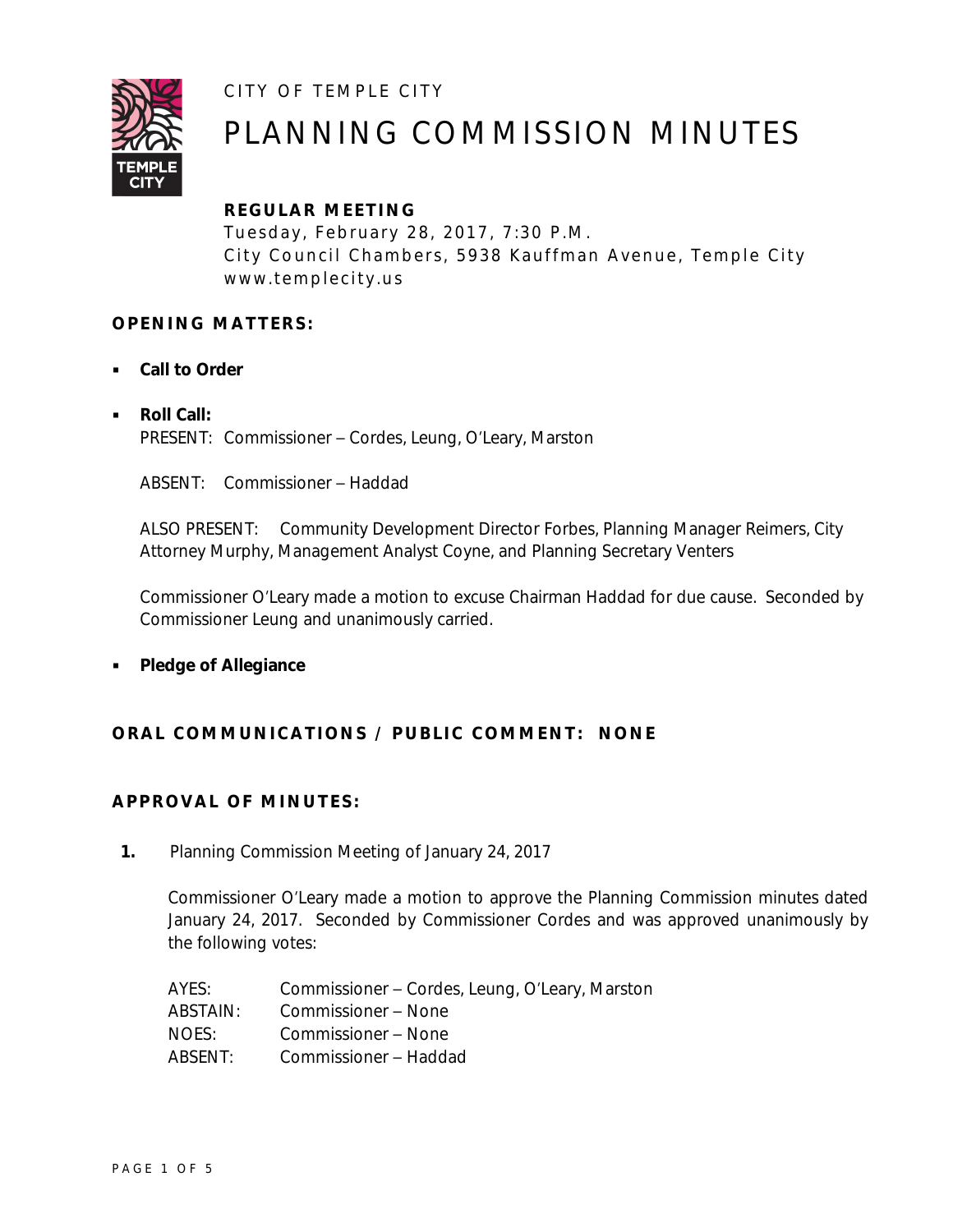## **PUBLIC HEARING ITEMS:**

**2. File: PL 16-579.** Zoning Code Amendment. The proposed ordinance would amend the Temple City Municipal Code (TCMC) Title 9, Chapter 1 (Zoning Code) to modify regulations pertaining to accessory dwelling units and administrative changes to Title 5 and 9 of the TCMC to carry out the provisions of this amendment.

Address: Citywide

Recommendation: That the Planning Commission find that the project is exempt from CEQA and adopt the attached Resolution recommending that the City Council adopt the proposed ordinance.

Management Analyst Coyne gave a brief summary of the staff report.

Planning Manager Reimers asked the Planning Commission for direction regarding additional criteria to include in the proposed ordinance to reduce the appearance of Accessory Dwelling Units (ADU): 1) ADU's would only be allowable on the rear 50 percent of the rear lot, 2) the total amount of non-habitable accessory structures would be limited to up to three structures per property and 1,800 square feet, 3) and that ADU's would have access to open space separated by a fence.

City Attorney Murphy stated that per Assembly Bill 2299 and Senate Bill 1069, ADU's are allowable by right however, the Planning Commission has the ability to limit the amount of non-habitable accessory structures, limit floor area ratio, and limit lot coverage. He added that all accessory structures would be required to meet building code standards in order to be converted to an ADU.

Commissioner O'Leary asked Planning Manager Reimers for an example of a legal nonconforming structure and if an accessory structure such as a garage with a narrow setback could have windows facing the neighboring property.

Planning Manager Reimers stated that guest houses would become a legal nonconforming structure. He stated that accessory structures will still have to abide by the Los Angeles County building code standards to be converted to an ADU.

Acting-Chair Marston opened the public hearing. No one from the public came forward therefore; the public hearing was closed.

Commissioner Leung stated that he is not in favor of additional fencing within the lot but, he would like open space to be distinct by design.

Commissioner Cordes read a section of Assembly Bill 2299. He is not in favor of a five foot rear yard setback for ADU's, nor is he in favor of a garage converted to an ADU with no setback.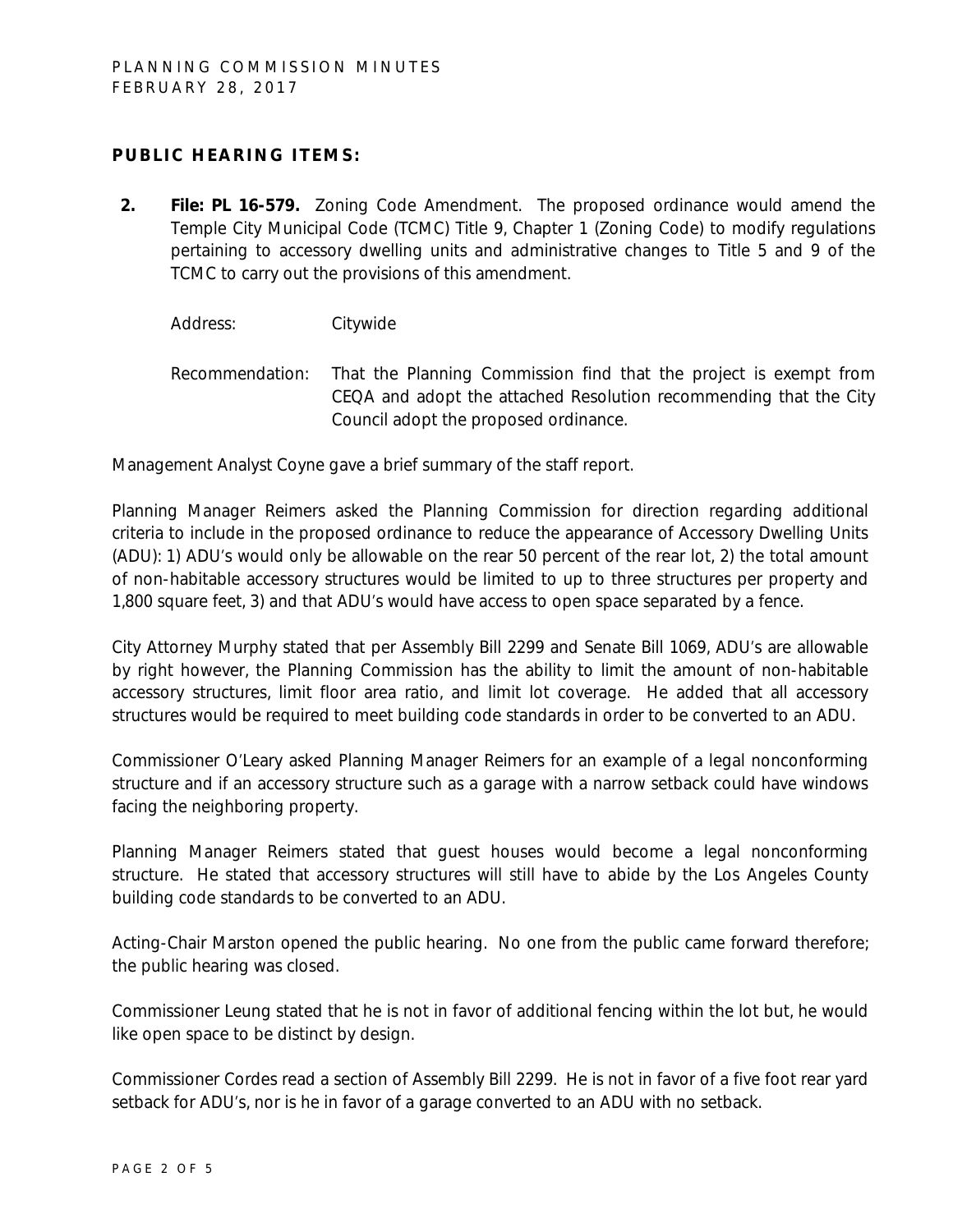Planning Manager Reimers stated that staff could require a deeper setback but advised against making the setback too large as staff would like to encourage newly constructed ADU's so that additional parking would be required.

City Attorney Murphy suggested that a ten-foot rear yard setback be required for newly constructed ADU's. He stated that existing accessory structures could be converted to an ADU regardless of the setback as long it meets the building code requirements.

Commissioner Leung made a motion to approve PL 16-579, adopt the resolution recommending that the City Council adopt the proposed Ordinance, with the additional recommendations made by staff as follows; that a detached ADU is only allowable in the rear 50 percent of the property with the exception of second story units, a newly constructed detached ADU is required to have a 10 foot rear yard setback, there shall be a maximum of two accessory structures per property, all ADU's shall have access to open space and be distinct by design and adjacent to the structure, that the cumulative square footage for ADU's shall not exceed 1,800 square feet, and find that the project is categorically exempt. Seconded by Commissioner O'Leary and carried by the following roll call vote:

| AYES:    | Commissioner – Cordes, Leung, O'Leary, Marston |
|----------|------------------------------------------------|
| ABSTAIN: | Commissioner – None                            |
| NOES:    | Commissioner - None                            |
| ABSENT:  | Commissioner – Haddad                          |

**3. File: PL 17-599.** Adoption of traffic related thresholds of significance for reviewing projects in compliance with the California Environmental Quality Act (CEQA).

Address: Citywide

Recommendation: That the Planning Commission adopt the attached Resolution finding that the project is exempt from CEQA and recommending that the City Council adopt traffic related thresholds of significance for reviewing projects in compliance with CEQA.

Planning Manager Reimers gave a brief summary of the staff report.

City Attorney Murphy stated that if the City does not modify the thresholds of significance an EIR would likely be required for traffic impacts on larger properties which would delay future developments.

Acting-Chair Marston opened the public hearing.

Lucy Liu, GPAC member, stated that the GPAC thought that the methodology of thresholds of significance made sense and complements the mid-century plan. She added that an ordinance for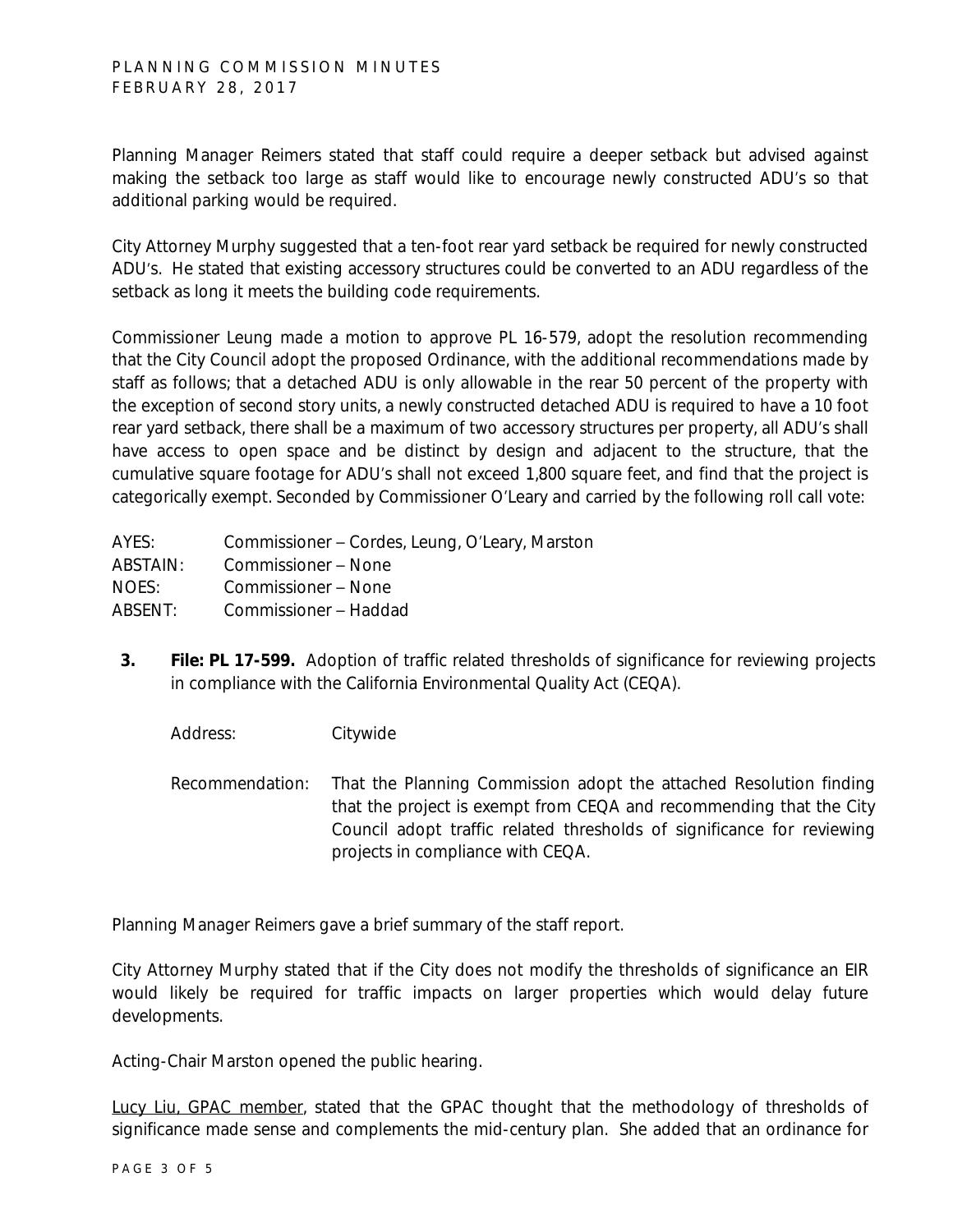the thresholds of significance does not make it easier to develop in the City but would save time for developers that meet the criteria.

Acting-Chair Marston closed the public hearing.

Commissioner Cordes made a motion to approve PL 17-599, adopt the resolution recommending that the City Council adopt the Ordinance, and find that the project is categorically exempt. Seconded by Commissioner O'Leary and carried by the following roll call vote:

AYES: Commissioner – Cordes, Leung, O'Leary, Marston ABSTAIN: Commissioner – None NOES: Commissioner – None ABSENT: Commissioner – Haddad

### **DISCUSSION ITEM(S):**

**4. None**

### **FUTURE AGENDA ITEMS AND REPORTS:**

#### **5. Planning Manager's Report**

Planning Manager Reimers updated the Commission that the proposed karaoke establishment has withdrawn their application of appeal and that Kanghohong Baekjeong (the Korean BBQ restaurant) will go before the City Council to have their hours of operation reviewed. He announced that over 150 cases have been opened by Community Preservation and 90 percent of those cases were proactive (staff initiated). He stated that Community Preservation primarily focused on holiday lights and is currently seeking overgrown vegetation.

#### **6. Comments from Commissioners**

Acting-Chair Marston asked Planning Manager Reimers for an update regarding 5701 Rosemead Boulevard, the previous Applebee's restaurant.

Planning Manager Reimers stated that parking is a challenge however, the property owner is looking to restripe the parking lot.

Commissioner Cordes mentioned that Acting-Chair Marston was highlighted in the Los Angeles Times.